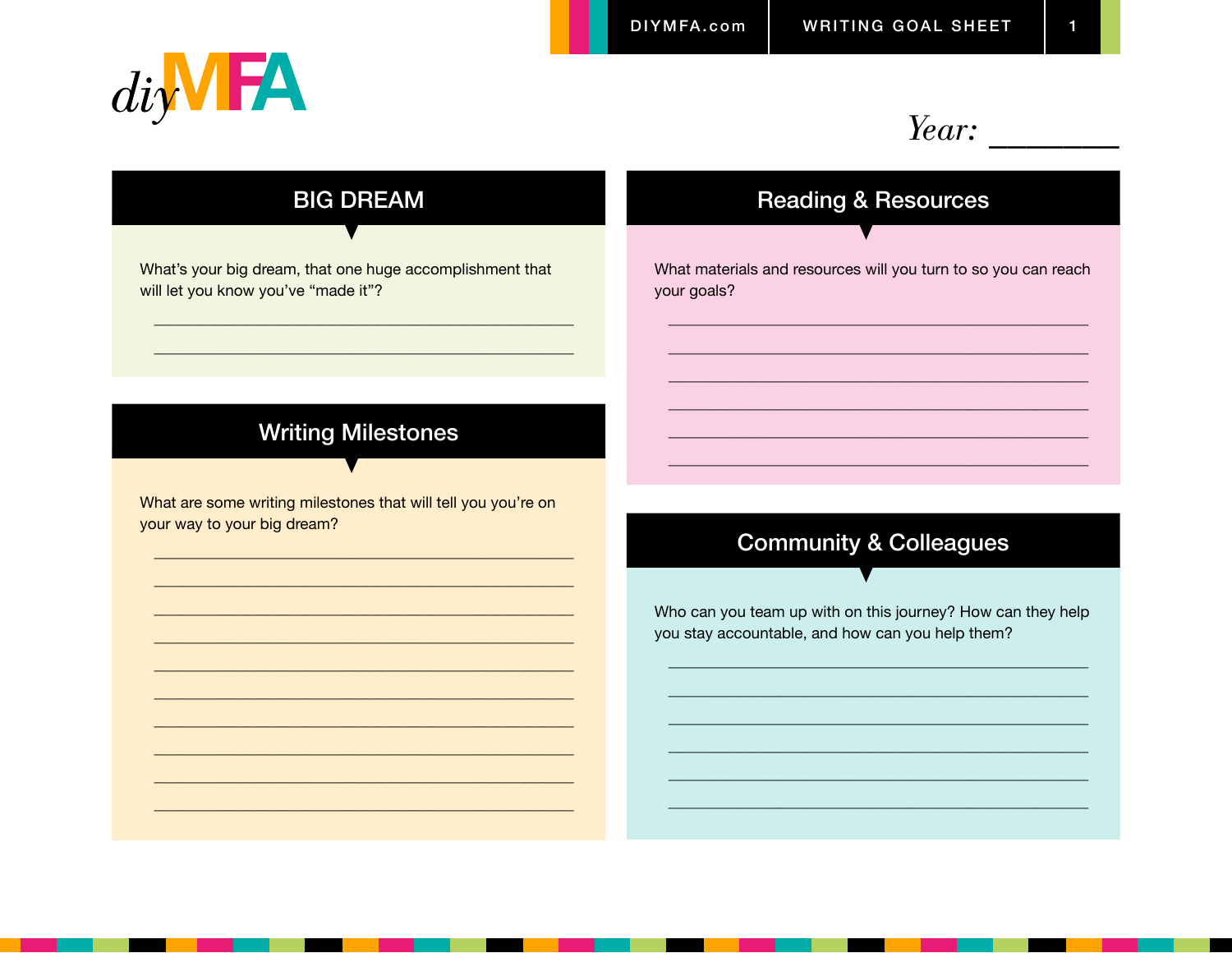$\overline{2}$ 



## First, celebrate your successes from the past year.

| <b>One Year Ago</b>                                          | <b>Now</b>                                                 |
|--------------------------------------------------------------|------------------------------------------------------------|
| Describe where you were in your writing this time last year: | List concrete evidence of your creative success this year: |
|                                                              |                                                            |
|                                                              |                                                            |
|                                                              |                                                            |
|                                                              |                                                            |
|                                                              |                                                            |
|                                                              |                                                            |
|                                                              |                                                            |
|                                                              |                                                            |
|                                                              |                                                            |
|                                                              |                                                            |
|                                                              |                                                            |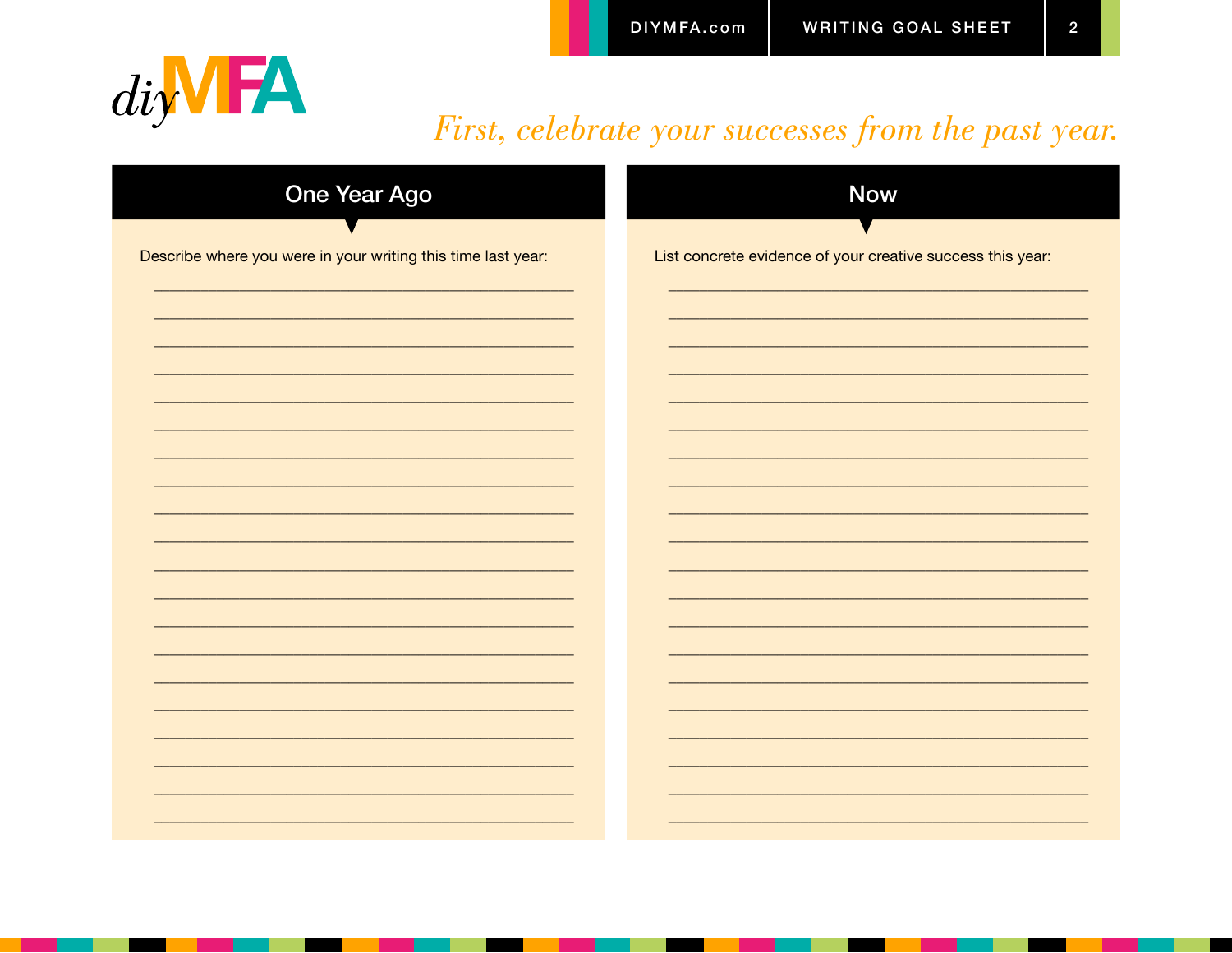

# *Next, plan your goals.*

Use this page to plan out where you want to be in 10 years, 5 years, 3 years and next year. Work backwards and get more specific as you go (so your goals for 10 years may be vague but next year's goals will be more concrete). When you're done, Circle your number one goal for next year.